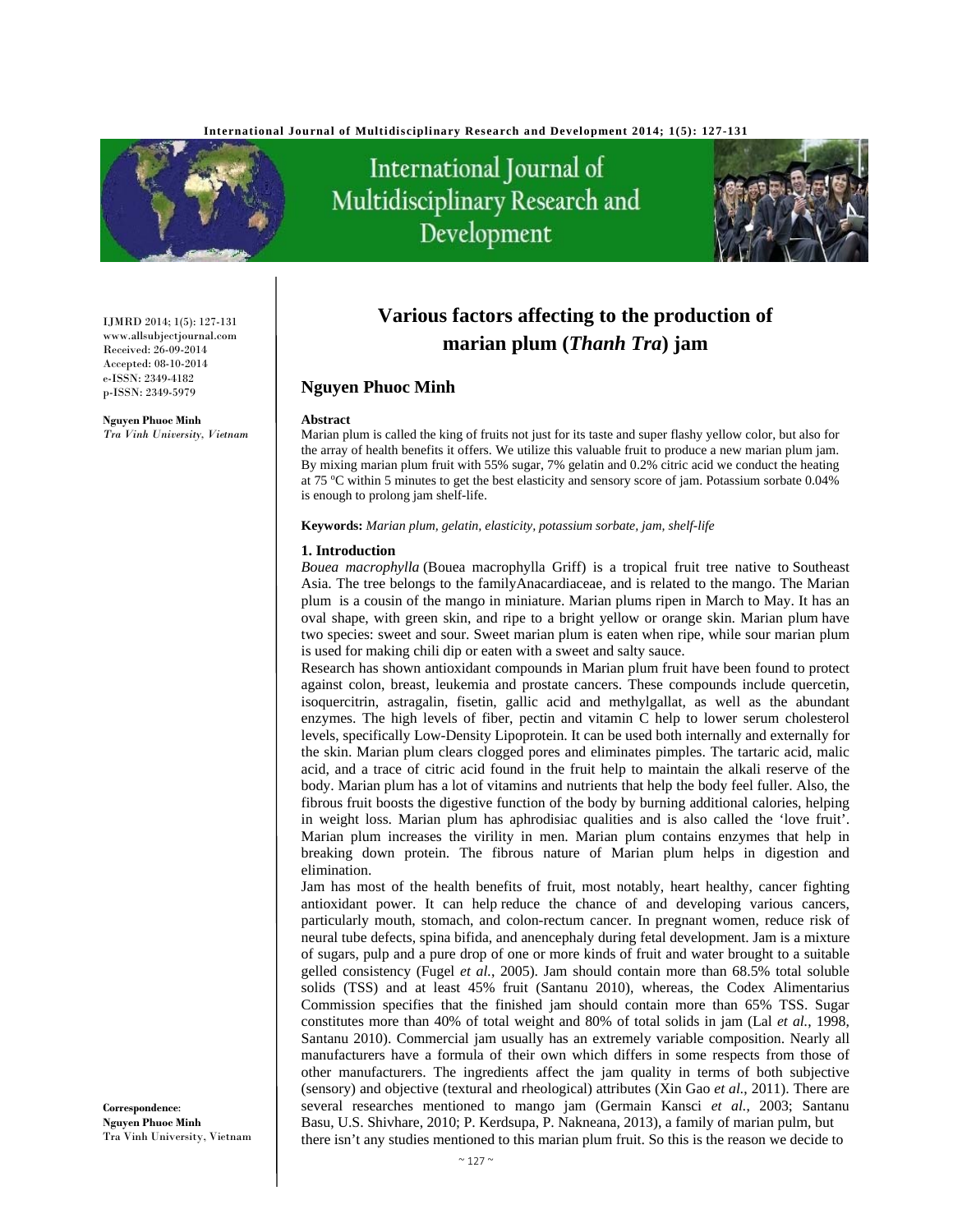choose this fruit for making jam. From that we can enhance its added value for rural people living the Mekong river delta, Vietnam.

# **2. Material & Method**

### **2.1 Material**

Marian plum fruits are collected in Vinh Long and Tra Vinh Province, Vietnam



**Fig 1:** Ripe marian plum fruit

## **2.2 Research method**

#### **2.2.1 Experiment #1: Effect of gelatin, sugar and acid ratio to product quality**

Factor A: Ratio of gelatin  $(\%)$  A<sub>1</sub>: 6%; A<sub>2</sub>: 7%; A<sub>3</sub>: 8%. Factor B: Ratio of sugar (%) B<sub>1</sub>: 50%; B<sub>2</sub>: 55%; B<sub>3</sub>: 60% Factor C: Ratio of acid (% acid citric)  $C_1$ : 0.1%;  $C_2$ : 0.2%;  $C_3$ : 0.3%

**Table 1:** Experiment #1 arrangement

| <b>Factor B</b><br>Factor A |                | <b>Factor C</b> |                |             |
|-----------------------------|----------------|-----------------|----------------|-------------|
|                             |                | C <sub>1</sub>  | C <sub>2</sub> | $C_3$       |
|                             | $B_1$          | $A1B1C1$        | $A1B1C2$       | $A_1B_1C_3$ |
| A <sub>1</sub>              | B <sub>2</sub> | $A_1B_2C_1$     | $A_1B_2C_2$    | $A_1B_2C_3$ |
|                             | $B_3$          | $A_1B_3C_1$     | $A_1B_3C_2$    | $A_1B_3C_3$ |
| A <sub>2</sub>              | B <sub>1</sub> | $A_2B_1C_1$     | $A_2B_1C_2$    | $A_2B_1C_3$ |
|                             | B <sub>2</sub> | $A_2B_2C_1$     | $A_2B_2C_2$    | $A_2B_2C_3$ |
|                             | $B_3$          | $A_2B_3C_1$     | $A_2B_3C_2$    | $A_2B_3C_3$ |
| Aз                          | $B_1$          | $A_3B_1C_1$     | $A_3B_1C_2$    | $A_3B_1C_3$ |
|                             | B <sub>2</sub> | $A_3B_2C_1$     | $A_3B_2C_2$    | $A_3B_2C_3$ |
|                             | B <sub>3</sub> | $A_3B_3C_1$     | $A_3B_3C_2$    | $A_3B_3C_3$ |

**Total testings:**  $3 \times 3 \times 3 = 27$ . Testing parameters include sensory evaluation and structure measurement

## **2.2.2Experiment #2: Effect of heating time and temperature to product quality**

Factor D: Heating temperature ( ${}^{0}C$ ) D<sub>1</sub>: 65 ${}^{0}C$ ; D<sub>2</sub>: 75 ${}^{0}C$ ; D<sub>3</sub>: 85 0 C

Factor E: Heating time (minutes) E1: 3 minutes; E2: 5 minutes; E3: 7 minutes

|  | <b>Table 2:</b> Experiment #2 arrangement |  |
|--|-------------------------------------------|--|
|--|-------------------------------------------|--|

| <b>Factor D</b> | <b>Factor E</b> |             |          |  |
|-----------------|-----------------|-------------|----------|--|
|                 |                 | ${\bf E_2}$ | E3       |  |
|                 | $D_1E_1$        | $D_1E_2$    | $D_1E_3$ |  |
| $\mathcal{Y}_2$ | $D_2E_1$        | $D_2E_2$    | $D_2E_3$ |  |
|                 | $\rm{D}_3E_1$   | $D_3E_2$    | $D_3E_3$ |  |

**Total testings:**  $3 \times 3 = 9$ . Testing parameters include sensory evaluation and structure measurement

## **2.2.3 Experiment #3: Effect of preservative to product shelf life**

Factor F: Ratio s potassium sorbate (%) F1: 0%; F2: 0.01%; F3: 002%; F4: 0.03%; F5: 0.04%; F<sub>6</sub>: 0.05%. Testing parameters include the total sugar, acidity and bacteria cell density during preservation.

# **2.3 Statistical analysis**

All data are processeed by Excel 2003.

# **3. Result & Discussion 3.1 Chemical composition in raw material**

**Table 1:** Chemical composition in Marian plum

| <b>Chemical composition</b> | Percentage $(\% )$ |
|-----------------------------|--------------------|
| Moisture                    | 98.32              |
| Acidity (citric acid)       | 0.061              |
| Sugar $(\%)$                | 0.2                |

## **3.2 Effect of gelatin, sugar and acid to product quality**

**Table 2:** Effect of gelatin, sugar, acid to elasticity of marian plum jam, gf

|                 |               |     | Acidity (%) |     |
|-----------------|---------------|-----|-------------|-----|
| Gelatin $(\% )$ | Sugar $(\% )$ | 0.1 | 0.2         | 0.3 |
|                 | 50            | 98  | 92          | 87  |
| 6               | 55            | 113 | 108         | 102 |
|                 | 60            | 125 | 120         | 114 |
|                 | 50            | 126 | 119         | 113 |
| 7               | 55            | 135 | 128         | 120 |
|                 | 60            | 142 | 138         | 133 |
|                 | 50            | 134 | 128         | 124 |
| 8               | 55            | 160 | 153         | 146 |
|                 | 60            | 177 | 172         | 167 |

**Table 3:** Effect of gelatin to elasticity of marian plum jam, gf

| Gelatin $(\% )$ | <b>Elasticitity</b> (gf) |
|-----------------|--------------------------|
|                 | 108 <sup>c</sup>         |
|                 | 129 <sup>b</sup>         |
|                 | 151 <sup>a</sup>         |

**Table 4:** Effect of sugar to elasticity of marian plum jam, gf

| Sugar $(\% )$ | Elasticitity (gf) |
|---------------|-------------------|
|               | 113c              |
| 55            | 131 <sup>b</sup>  |
|               | $144^a$           |

**Table 5:** Effect of acidity to elasticity of marian plum jam, gf

| Acidity $(\% )$ | <b>Elasticitity</b> (gf) |
|-----------------|--------------------------|
| $^{\circ}$ 1    | 134 <sup>c</sup>         |
| 0.2             | 129 <sup>b</sup>         |
| በ 3             | $125^a$                  |

From table 3, 4 and 5 we see that gelatin, sugar and acidity significantly affect to jam elasticity.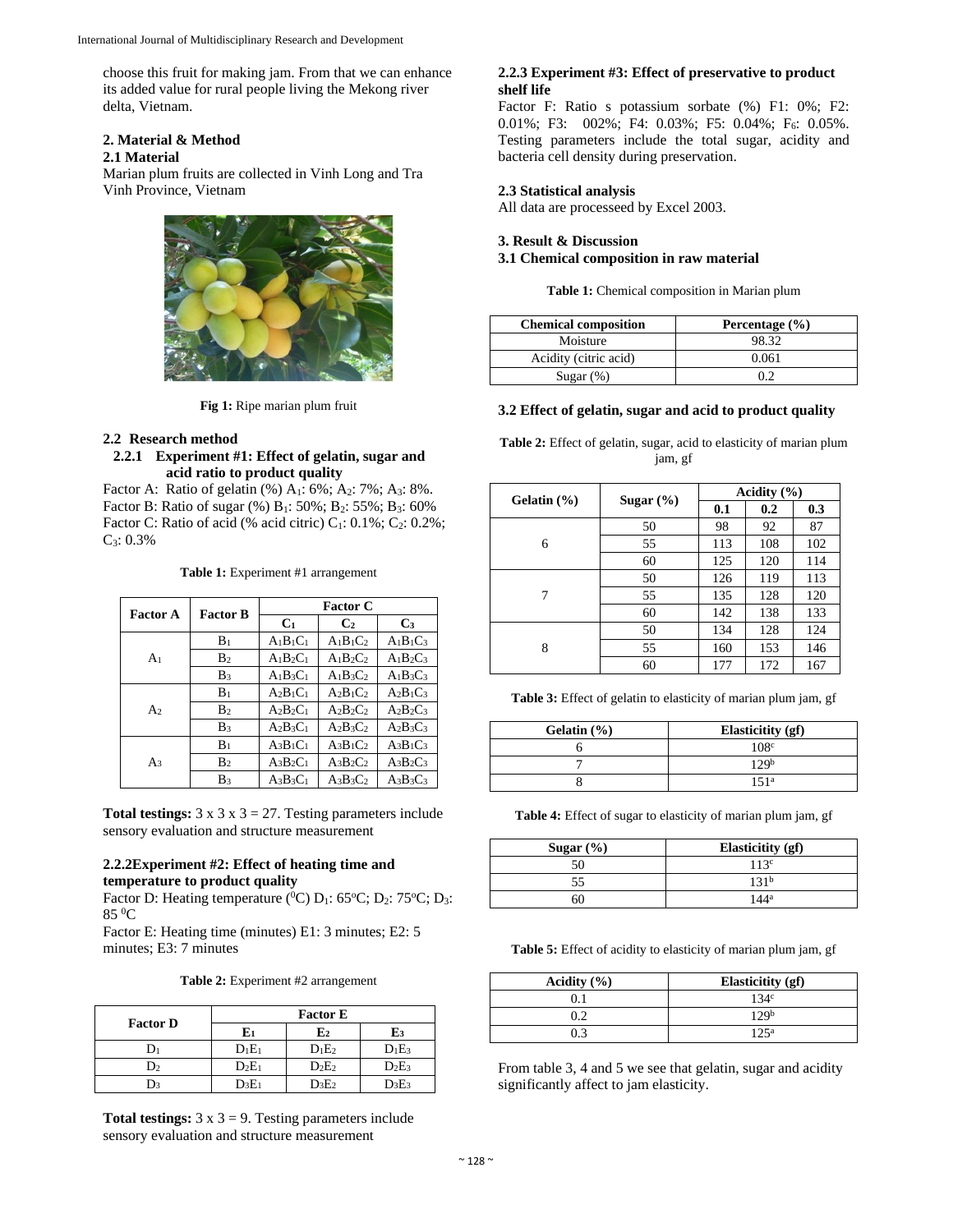

**Fig 2:** Effect of gelatin and sugar to elasticity of marian plum jam at acidity 0.1%



**Fig 3:** Effect of gelatin and sugar to elasticity of marian plum jam at acidity 0.2%



**Fig 4:** Effect of gelatin and sugar to elasticity of marian plum jam at acidity 0.3%

**Table 6:** Sensory score about the effect of gelatin, sugar and acidity to marian plum jam elasticity

| <b>Gelatin</b> |               |      | Acidity $(\% )$ |      |  |
|----------------|---------------|------|-----------------|------|--|
| (%)            | Sugar $(\% )$ | 0.1  | 0.2             | 0.3  |  |
|                | 50            | 2.20 | 2.15            | 2.05 |  |
| 6              | 55            | 2.90 | 2.80            | 2.70 |  |
|                | 60            | 3.40 | 3.35            | 3.30 |  |
|                | 50            | 3.50 | 3.40            | 3.30 |  |
|                | 55            | 4.75 | 4.65            | 4.50 |  |
|                | 60            | 4.30 | 4.25            | 4.15 |  |
| 8              | 50            | 4.25 | 4.00            | 3.90 |  |
|                | 55            | 3.95 | 4.05            | 3.70 |  |
|                | 60            | 3.55 | 3.50            | 3.35 |  |

**Table 7:** Sensory score about the effect of gelatin to marian plum jam elasticity

| Sugar $(\%)$ | Sensory score about elasticitity<br>'gi |
|--------------|-----------------------------------------|
|              | 3.19 <sup>b</sup>                       |
| 55           | 3.78 <sup>a</sup>                       |
| эU           | 3.68 <sup>a</sup>                       |

**Table 8:** Sensory score about the effect of sugar to marian plum jam elasticity

| Sugar $(\%)$ | Sensory score about elasticitity<br>(gf |
|--------------|-----------------------------------------|
|              | 3.19 <sup>b</sup>                       |
|              | 3.78 <sup>a</sup>                       |
|              | 3.68 <sup>a</sup>                       |

**Table 9:** Sensory score about the effect of acidity to marian plum jam elasticity

| Acidity $(\%)$ | Sensory score about elasticitity<br>(gf |
|----------------|-----------------------------------------|
| 0.1            | 3.64 <sup>a</sup>                       |
| 0.2            | 3.57 <sup>a</sup>                       |
|                |                                         |

From table 7, 8, & 9 we see the highest sensory score when using gelatin 7%, sugar 55%, acidity 0.1% or 0.2%.

**Table 10:** Sensory score about the effect of gelatin, sugar and acidity to marian plum jam flavour

| Gelatin (%) | Sugar $(\%)$ | Acidity (%) |      |      |  |
|-------------|--------------|-------------|------|------|--|
|             |              | 0.1         | 0.2  | 0.3  |  |
|             | 50           | 3.80        | 4.00 | 3.90 |  |
| 6           | 55           | 4.00        | 4.35 | 4.25 |  |
|             | 60           | 3.95        | 4.00 | 4.05 |  |
| 7           | 50           | 3.65        | 3.85 | 3.60 |  |
|             | 55           | 3.75        | 3.95 | 3.85 |  |
|             | 60           | 3.70        | 3.80 | 3.75 |  |
| 8           | 50           | 3.45        | 3.50 | 3.30 |  |
|             | 55           | 3.40        | 3.60 | 3.50 |  |
|             | 60           | 3.20        | 3.25 | 3.05 |  |

**Table 11:** Sensory score about the effect of sugar to marian plum jam flavour

| Sugar $(\%)$ | Sensory score about flavour |  |  |
|--------------|-----------------------------|--|--|
| 50           | 3.67 <sup>b</sup>           |  |  |
| 55           | $3.85^{\rm a}$              |  |  |
|              | $3.64^{b}$                  |  |  |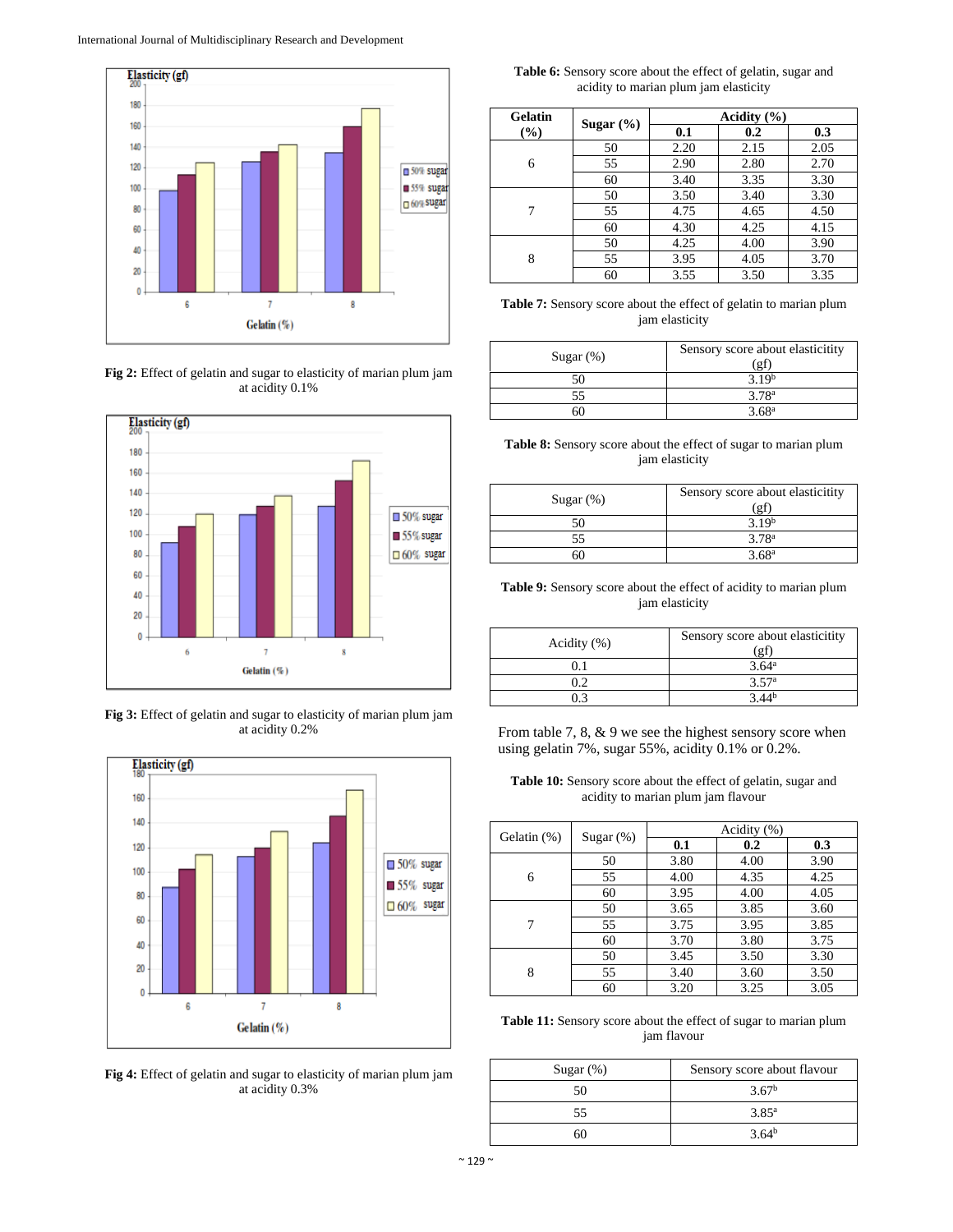**Table 12:** Sensory score about the effect of acidity to marian plum jam flavour

| Acidity (%) | Sensory score about flavour |  |  |
|-------------|-----------------------------|--|--|
|             | 3.66 <sup>b</sup>           |  |  |
| ገባ          | 3.81 <sup>a</sup>           |  |  |
|             | 2.67 <sub>b</sub>           |  |  |

From table 13, sensory evaluation about the effect of acidity to marian plum jam flavour is noticed at gelatin 7%, sugar 55-60%; citric acid 0.2%.

#### **3.3 Effect of temperature and heating time to product quality**

**Table 13:** Effect of temperature and heating time to product elasticity, gf

| Temperature | Heating time (minutes) |                  |      |                  |  |
|-------------|------------------------|------------------|------|------------------|--|
|             |                        |                  |      | Average          |  |
| 65          | 127                    | 133              | 129  | 129 <sup>b</sup> |  |
|             | 135                    | 140              | 132  | 136 <sup>a</sup> |  |
| 85          | 130                    | 129              | 122  | 127 <sub>b</sub> |  |
| Average     | 21 <sub>b</sub>        | 134 <sup>a</sup> | 1970 |                  |  |



**Fig 5:** Effect of temperature and heating time to product elasticity Heating time at 75 $\mathrm{^{0}C}$  within 5 minutes is enough to mix particles well, keep gel stability so we choose these values for further experiments.

**Table 14:** Sensory score about the effect of temperature and heating time to product elasticity

| Temperature | Heating time (minutes) |                   |                   | Average           |
|-------------|------------------------|-------------------|-------------------|-------------------|
|             |                        |                   |                   |                   |
| 65          | 3.65                   | 3.85              | 3.75              | $3.75^{\rm b}$    |
| 75          | 4.15                   | 4.35              | 4.05              | 4.20 <sup>a</sup> |
| 85          | 3.80                   | 3.65              | 3.50              | $3.65^{\rm b}$    |
| Average     | 3 87ab                 | 3.95 <sup>a</sup> | 3.77 <sup>b</sup> |                   |

**Table 15:** Sensory score about the effect of temperature and heating time to product flavour

| Temperature | Heating time (minutes) |                   |                   | Average           |
|-------------|------------------------|-------------------|-------------------|-------------------|
|             |                        |                   |                   |                   |
| 65          | 3.85                   | 4.10              | 3.90              | 3.95 <sup>a</sup> |
| 75          | 4.10                   | 4.30              | 3.90              | 4.10ª             |
| 85          | 3.50                   | 3.40              | 3.25              |                   |
| Average     | 3.82ab                 | 3.93 <sup>a</sup> | 3.70 <sup>b</sup> |                   |

From table 14, heating time slightly affects to product elasticity. Meanwhile, heating temperature strongly affects to product elasticity. Heating at  $75^{\circ}$ C in 5 minutes is enough to get high sensory score about elasticity.

#### **3.4 Effect of preservative potassium sorbate to product shelf-life**

| <b>Table 16:</b> Effect of potassium sorbate to bacterial cell density, |
|-------------------------------------------------------------------------|
| CFU/ml                                                                  |

| Potassium | Shelf-life (week)   |                     |                     |                     |              |                     |
|-----------|---------------------|---------------------|---------------------|---------------------|--------------|---------------------|
| sorbate   | $\mathbf{0}$        | 1                   | 2                   | 3                   | 4            | 5                   |
| (% )      |                     |                     |                     |                     |              |                     |
| 0         | $1.1x10^2$          | $5.0x10^2$          | $1.0x10^3$          | $3.8x10^3$          | $4.5x10^{3}$ | >10 <sup>4</sup>    |
| 0.01      | $1.1x10^2$          | $5.6x10^2$          | $7.0x10^2$          | $2.5x10^3$          | $3.6x10^{3}$ | $5.9x10^3$          |
| 0.02      | $1.2x10^2$          | $5.0x10^2$          | $5.5x10^2$          | $1.0x10^3$          | $1.6x10^{3}$ | $2.4x10^3$          |
| 0.03      | $1.2x10^2$          | $3.9x10^2$          | $2.2x10^2$          | $3.7 \times 10^{2}$ | $6.0x10^2$   | $8.6x10^2$          |
| 0.04      | $1.2x10^2$          | $1.1 \times 10^{2}$ | 7.0x10 <sup>1</sup> | 5.2x10 <sup>1</sup> | 5.0x101      | 5.0x101             |
| 0.05      | $1.1 \times 10^{2}$ | $1.6x10^2$          | 1.2x10 <sup>1</sup> | $1.1 \times 10^{1}$ | 1.0x101      | 1.0x10 <sup>1</sup> |

When using potassium sorbate 0.04% and 0.05%, microorganism is strongly inactivated. Number of bacteria is reduced significantly at week  $2<sup>nd</sup>$  and  $3<sup>rd</sup>$ ; stable at week  $4<sup>th</sup>$  and  $5<sup>th</sup>$ .



**Fig 6:** Sugar fluctuation in marian plum jam during preservation



**Fig 7:** Acidity fluctuation in marian plum jam during preservation Using potassium sorbate 0.04% and 0.05% is appropriate. We recommend using 0.04% for safety and productivity.

#### **4. Conclusion**

Marian plum is relative of mango, small yellow fruit 2.5cm long. Pulp eaten fresh (green or ripe), cooked in jam, chutney. It has flavour sour, pleasant; no commercial potential. Good source of vitamins A and C. We have successfully exploited this fruit for jam making. Marian plum jam is rich in sugar and a great source of energy and